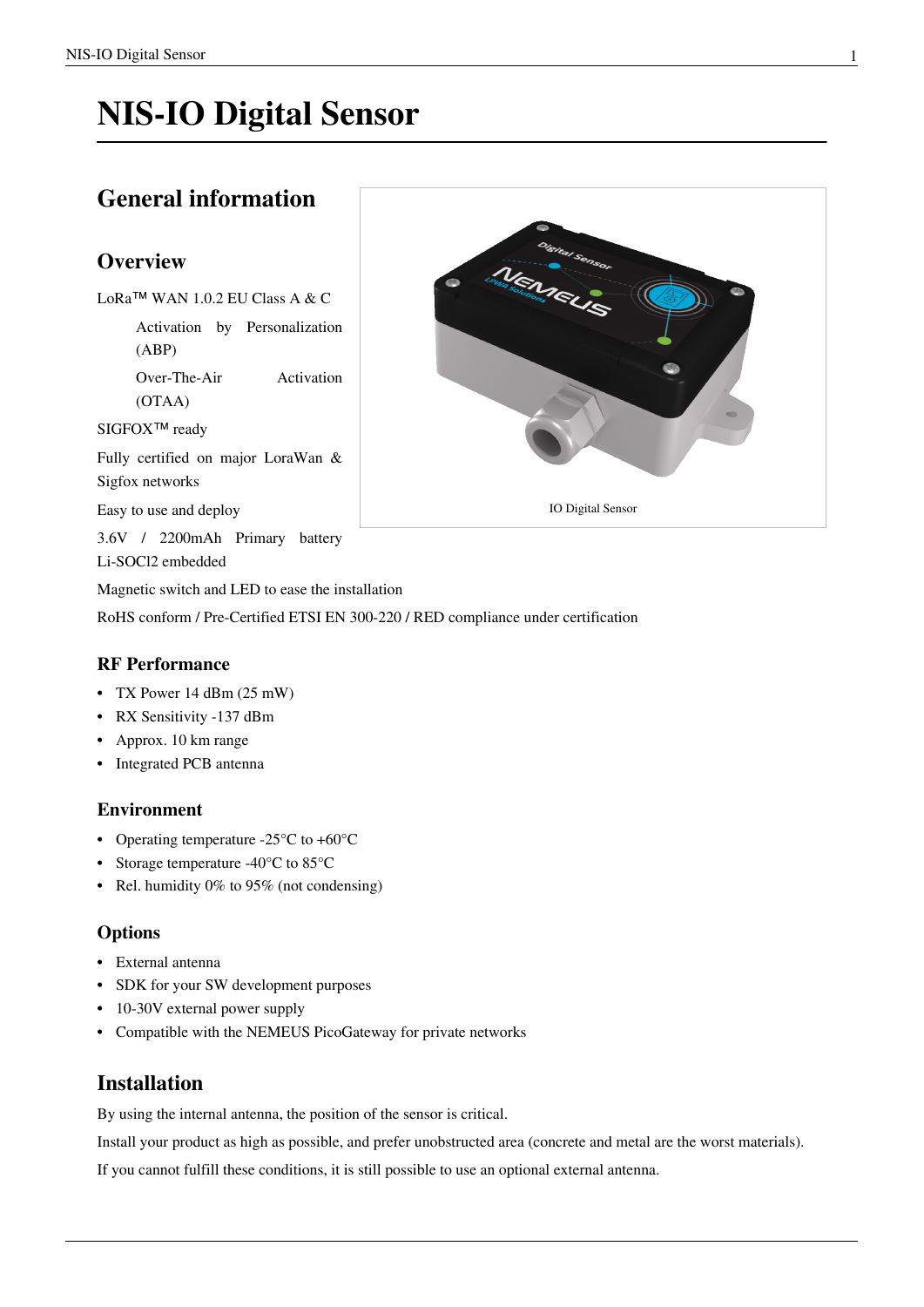## **Mechanics**

- Dimensions 60 x 95 x 85mm (109mm including fixing brackets)
- 96mm spacing between brackets
- IP 65
- Solid ABS & PC material

## **IO Digital sensor properties**

This sensor can monitor up to 4 digital inputs and control 4 digital outputs.

## **Wiring**



### **4 Inputs Device wiring**

| IN <sub>0</sub> | $1:IN0+$ | JP1 1-2 : No pull for voltage              |
|-----------------|----------|--------------------------------------------|
|                 | 2:GND    | input<br>JP1 2-3 : Pull-up for dry contact |
| IN1             | $3:IN1+$ |                                            |
|                 | $4:$ GND |                                            |
| IN2             | $5:IN2+$ |                                            |
|                 | 6:GND    |                                            |
| IN3             | $7:$ GND |                                            |
|                 | $8:IN3+$ |                                            |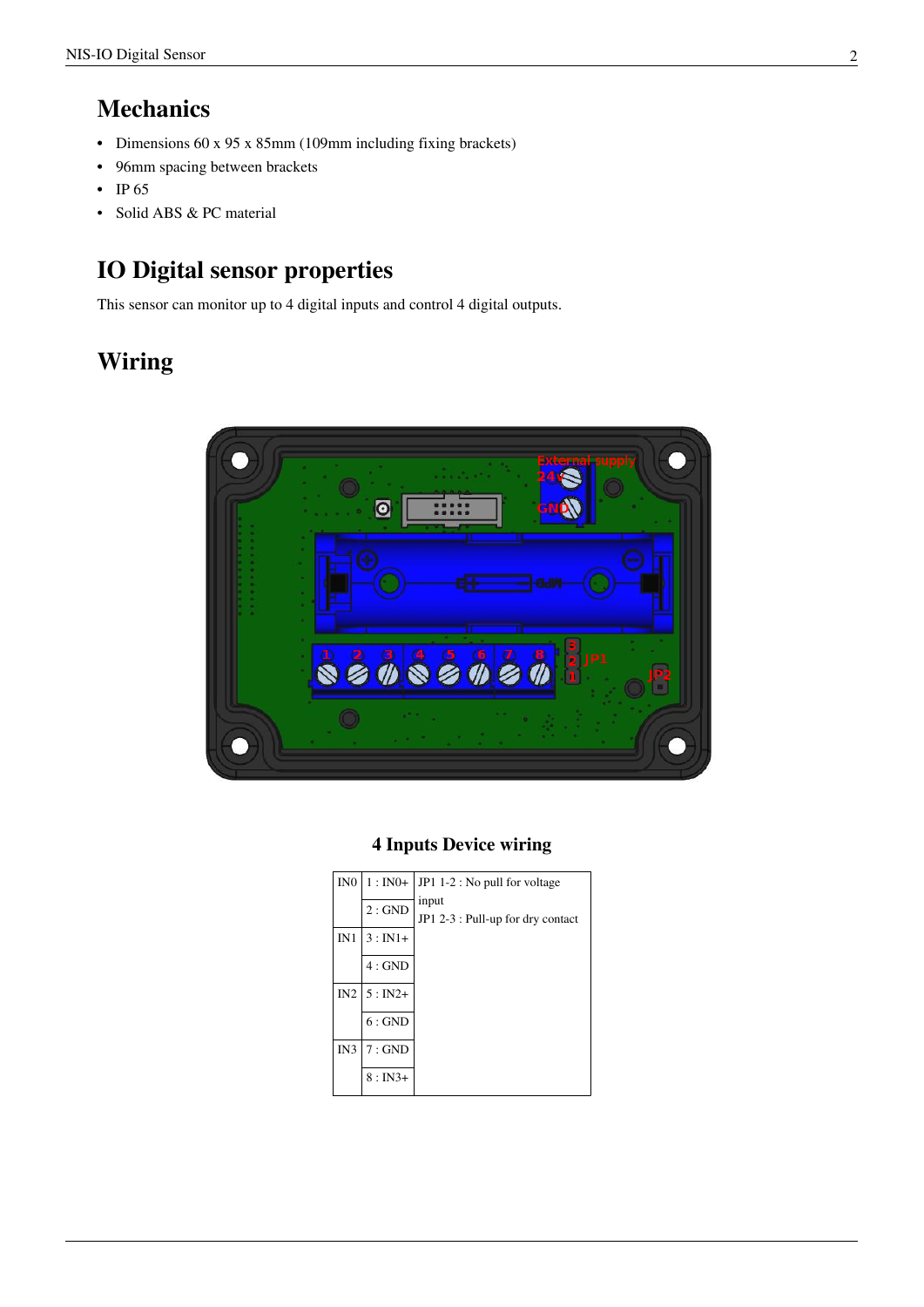## **Hardware description**

#### **Input Electrical Characteristics**

Two modes selectable with jumper:

- Voltage level detection, polarity agnostic
- Integrated pull-UP for dry contact input

Maximum Input Voltage +/-35V

Detection level +/- 1.8V

Opto-isolated 3,750 Vrms

#### **Output Electrical Characteristics**

- ESD Protected
- Thermal shutdown with auto restart
- Short circuit and overload protection
- Overvoltage protection
- Current limitation
- Can drive resistive, inductive and capacitive loads

Maximum Voltage 42V

ON resistance 50mΩ

Nominal load current 3A

## **Magnetic Switch Protocol description**

### **Generic Magnetic Switch Protocol description**

Nemeus sensors embed a magnetic switch and a green LED to implement a simple man to machine interface.

The LED blinks every second while the magnet is present.

If the magnet is present during 20 seconds, it triggers an hardware reset.

The 20 seconds range has been cut in 10 timeslots of 2 seconds, the actions performed for each timeslot (TSX) are the following:

- 0s  $\leq$  TS1  $\leq$  2s: read current state, number of led blinks indicates the following states:
	- 1 blink: standby mode
	- 2 blinks: joint with LoRaWAN network only (Sigfox is disabled)
	- 3 blinks: Sigfox enabled only (no LoRaWAN)
	- 4 blinks: joint with LoRaWAN network and Sigfox is enabled
	- 6 blinks: joining LoRaWAN network (no Sigfox)
	- 8 blinks: joining LoRaWAN network and Sigfox is enabled
	- 9 blinks: measures are ongoing but transmission is forbidden
- 2s  $\leq$  TS2  $\leq$  4s: switch to normal mode (if not already in normal mode) or force one measure and one Tx (if already in normal mode)
- $\cdot$  4s  $\leq$  TS3  $\leq$  6s: switch to standby mode, it is the default mode when the device is stored and not yet activated
- 6s  $\leq$  TS4  $\leq$  8s: perform a warm reset, the device resets and goes back to its previous mode
- 8s  $\leq$  TS5  $\leq$  10s: forbid transmission, the device still performs measures but never transmit them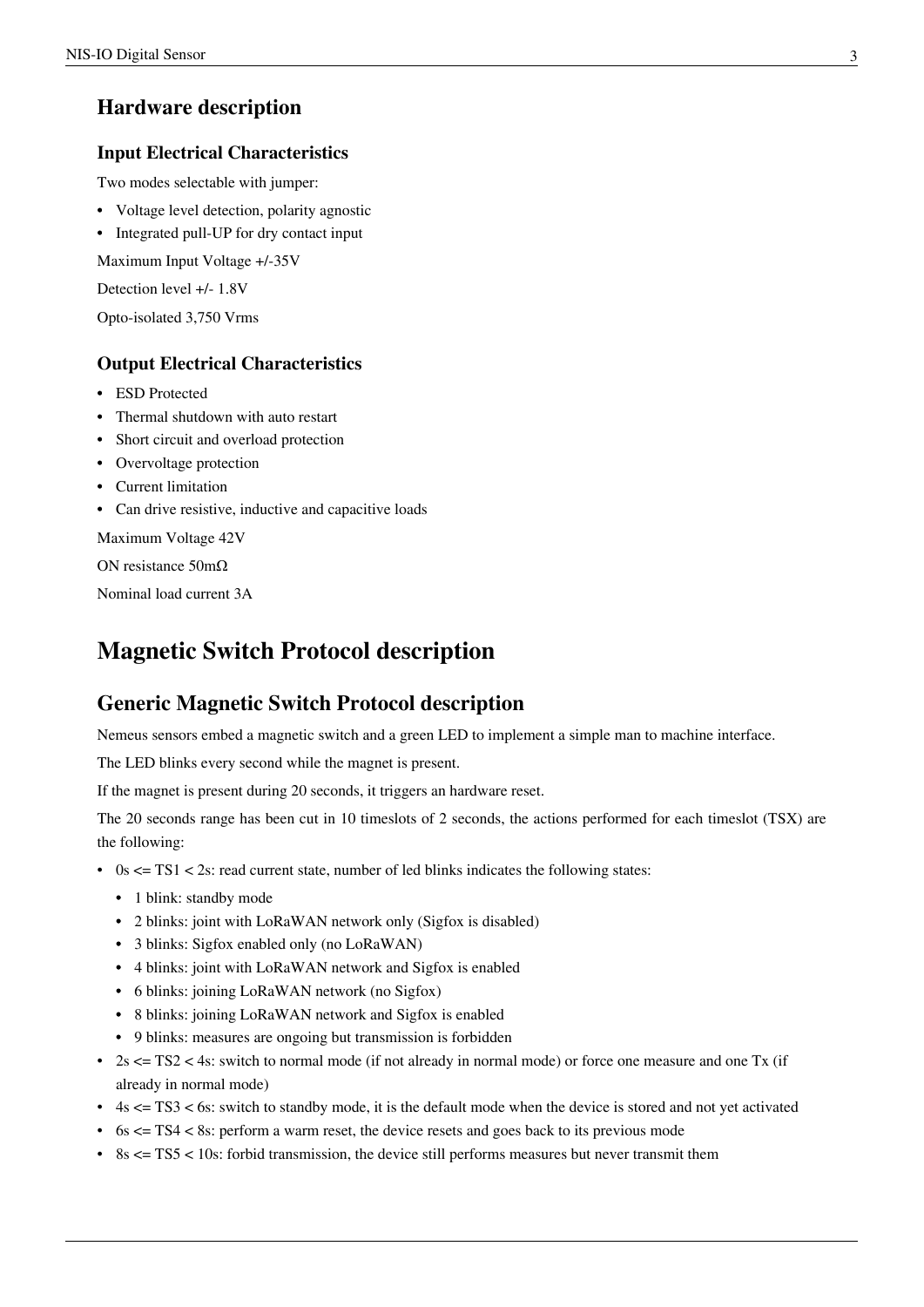- $\cdot$  10s  $\leq$  TS6  $\leq$  12s: switch to test mode, the device suspends the measures and forbid transmission, then it switches to continuous Rx on a specific channel and wait for test mode commands, if nothing is received after 60 seconds then it goes back to its previous mode. During test mode the led blinks and the magnetic switch is disabled.
- $12s \leq TST \leq 14s$ : no action
- $\cdot$  14s  $\leq$  TS8  $\leq$  16s: no action
- $\cdot$  16s  $\leq$  TS9  $\leq$  18s; no action
- $\cdot$  18s  $\leq$  TS10  $\leq$  20s: no action
- 20s  $\leq$  TSHw: hardware reset

When the magnet is removed, the LED blinks fast X times, X identifies the timeslot (1 to 10).

#### **Standby mode**

It is the default mode set in factory, the device does nothing and consumes few µA (consumption depends on the sensor type).

#### **Normal mode**

The first time the device switches to normal mode, it performs the join procedure with the LoRaWAN network.

Then it performs a first measure and transmits it to the network whatever the number of measures required to trigger a transmission.

Finally it performs measures according to the configured period and transmits them according to configured number of measures required to trigger a transmission.

#### **Forbid transmission mode**

In this mode the device performs measures according to the configured period but never transmits them to the LoRaWAN network. This mode is mainly used in R&D phase to tune the measure algorithm, it shouldn't be used when the device is deployed.

#### **Test mode**

This mode is used to modify the device configuration over the air using a Nemeus tool, this tool must be in the vicinity of the device. A security key is used to authenticate the Nemeus tool and the device.

#### **Warm reset**

The warm reset restarts the device and put it in its previous state. For example, if the device was joining the network, it restarts its join procedure. If it was already joint and performing periodic measures then it transmits the first measure and restarts the periodic measures.

## **Radio frames description**

#### **Generic Application Protocol description**

#### **Nemeus uplink protocol**

Nemeus uplink protocol is used to send sensor data to application server. The payload contains the following fields:

• <mask>: At least 1 byte containing a bit field identifying the fields included in the frame. The meaning of the mask is specific to the couple device/port. Thus, the application server knows the mask meaning according to the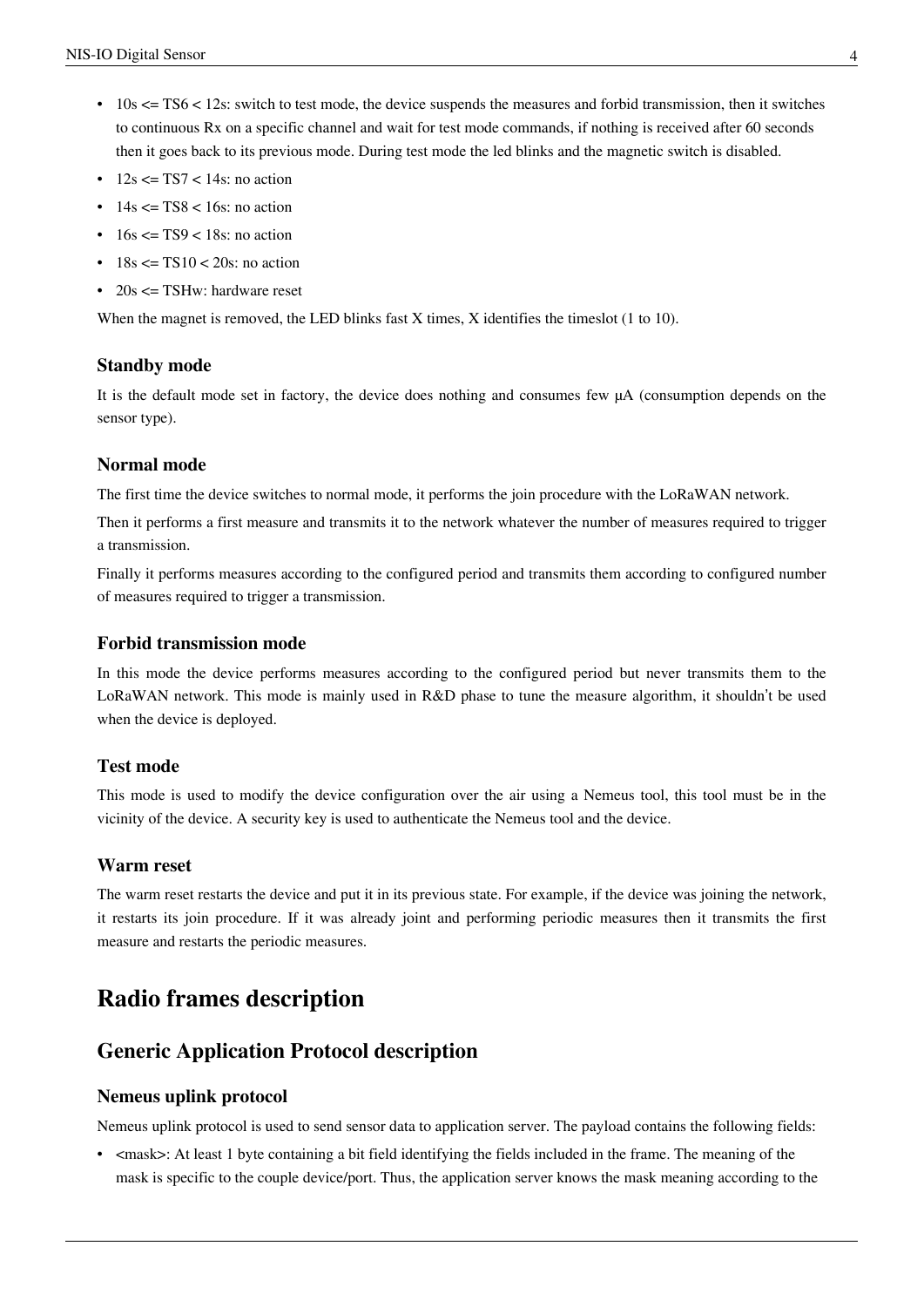data profile linked to the couple device/port. The most significant bit of the <mask> is used to extend the mask on the next byte: 1 means not extended (mask is on 7 bits) and 0 means extended (mask is on 14 bits). When extended, the following byte can also be extended according to its most significant bit. When the  $\langle$ mask> field is on several bytes, it is encoded in little endian (LSB first). For example, a <mask> coded on 2 bytes like "00100001 11001100" will be on 14 bits: "10011000100001". Each bit indicates the presence/absence of a field. When a field is present, it appears in the frame according to the bit position (beginning with the least significant bit).

- <field1>: first data field identified by the data profile linked to the couple device/port.
- …
- <fieldN>: last data field identified by the data profile linked to the couple device/port.

#### **Nemeus downlink protocol**

Nemeus downlink protocol is used to exchange commands between application servers (located in network infra or in configuration PC) and sensor embedded applications.

Application port is used to address an application (application ports are bound with LoRaWAN ports). Thus, the protocol consists in a binary payload exchanged on a port. The payload contains the following fields:

- <cmd>: 1 byte identifying an applicative command/response.
- <mask>: At least 1 byte containing a bit field identifying the fields included in the frame. See uplink protocol above for description.
- <field1>: first data field identified by the data profile linked to the couple device/port.
- …
- <fieldN>: last data field identified by the data profile linked to the couple device/port.

Most significant bit of  $\ll$ cmd> field specifies if response is expected by the server or not (commands of type "set" doesn't require any answer, especially when radio interface is used).

 $\ll$ cmd $>$  values are defined for each application port (e.g.  $\ll$ cmd $>$  value 0x01 has a different meaning on port 1 than on port 2).

A response reuse the same <cmd> as the received command, except the most significant bit which is forced to 0 (because a response doesn't expect any response). The response <mask> indicates which fields of the command have been actually processed.

When a parameter type size is more than one byte, it is encoded in little endian (LSB first).

Downlink command may be received either from network application server or from PC configuration tool through AT command.

The generic application AT command is used:

AT+GA=DIND,<port>,<hexpayload>.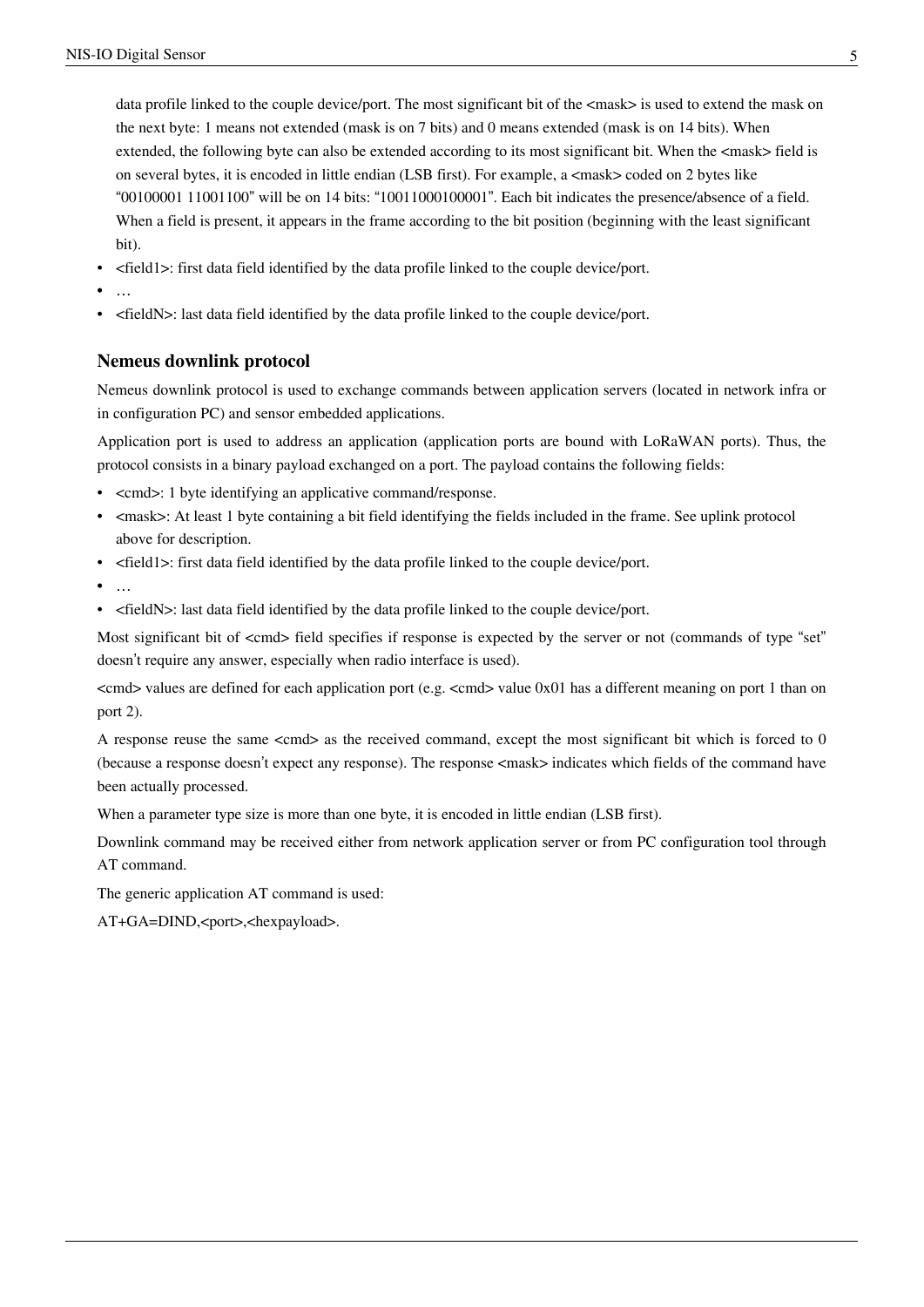#### **Uplink data Frame format**

The uplink payload contains multiple fields:

 $\langle$  mask $>$ : bit field on 1 byte indicating the presence of other fields. Bit 7 is always to 1 because the mask is never extended on next byte.

bit 0 : indicates the presence of <nb\_meas> field.

bit 1 : indicates the presence of <io\_state> field.

bit 2 : indicates the presence of <voltage> field.

bit 3 : indicates the presence of <internal\_temp> field.

bit 4 : indicates the presence of  $\langle$ in\_evt> field.

bit 5 : is reserved

bit  $6:$  is reserved

When bit 0 is not set, it means that other fields are present only once (nb\_meas = 1).

if  $(mask.bit0 == 1)$ :

<nb\_meas>: 1 byte containing the number of measurements which follows.

if  $(mask.bit1 == 1)$ :

 <io\_state>: 4\*<nb\_meas> bytes containing the input and output states. For each measure, first 16 bits contain the input states, last 16 bits contain the output states.

 Each 16 bits word is cut in 8 pairs of 2 bits assigned to each input or output.

 For each 2 bit pair, 00 means disabled, 10 means enabled level low, 11 means enabled level high

#### if  $(mask.bit2 == 1)$ :

 <voltage>: 2\*<nb\_meas> bytes containing the voltage values measured by the sensor in millivolts. Each voltage value is an unsigned integer on 16 bits in big endian.

#### if (mask.bit $3 == 1$ )

 <internal\_temp>: 1\*<nb\_meas> bytes containing the internal temperature values (using MCU internal sensor). Each temperature value is a signed integer on 8 bits in big endian in °C [-128..+127].

#### if  $(mask.bit4 == 1)$ :

 <in\_evt>: 2 bytes containing the input source and the edge. First byte is a bit field identifying the input source(s) (bit 0 is input  $0 \ldots$ ). Second byte is a bit field identifying the edge, 0 means falling edge and 1 means rising edge. Edge bit is significant only when source bit is set to 1.